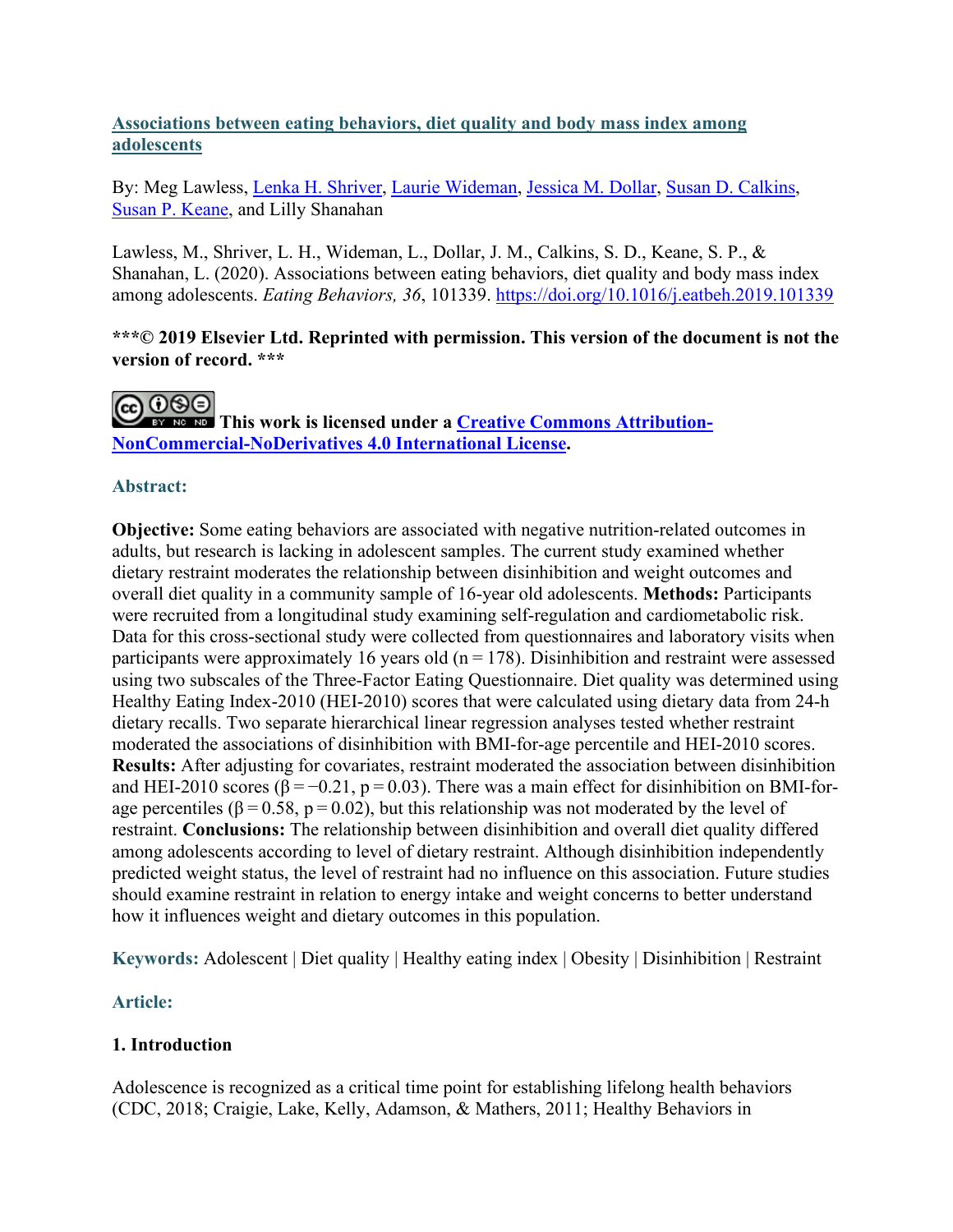Adolescence [Internet], 2016). The prevalence of obesity rises throughout adolescence and evidence suggests that individuals who are overweight during this period are at increased risk for tracking excessive adiposity into adulthood (Ogden, 2018; Simmonds, Llewellyn, Owen & Woolacott, 2016). Furthermore, many adolescents consume poor diets, failing to meet the minimum recommendations for fruits, vegetables, whole grains, and dairy products while exceeding the maximum recommended intakes of saturated fat and added sugars (Banfield, Liu, Davis, Chang, & Frazier-Wood, 2016; Cutler, Flood, Hannan, & Neumark-Sztainer, 2009; Krebs-Smith, Guenther, Subar, Kirkpatrick, & Dodd, 2010). Healthy eating is one of the key factors that influence long-term obesity and other chronic disease risks, therefore a better understanding of the behaviors that influence dietary intake during adolescence is warranted (Popkin & Gordon-Larsen, 2004).

Healthy weight maintenance depends on balancing energy intake with energy expenditure over time (Das et al., 2017; Lutter & Nestler, 2009). Although basic energy balance is regulated through homeostatic signals to sustain life, humans also experience hedonic drivers of food intake, which influence the desire to obtain pleasure through eating (Lutter & Nestler, 2009). The current food environment in Western countries tends to promote hedonic aspects of eating via disproportionate access to palatable and energy-dense foods that have been linked to poor dietary outcomes and increased obesity risks (Caspi, Sorensen, Subramanian, & Kawachi, 2012; Gordon-Larsen, 2014; Miller, Reedy, Kirkpatrick, & Krebs-Smith, 2015). However, some individuals are able to maintain a healthy weight while others become overweight or obese (Birch & Davison, 2001; Mattes & Foster, 2014).

Eating behaviors, including disinhibition and dietary restraint, appear to influence the variability of weight and diet-related outcomes among individuals (Bouhlal, McBride, Trivedi, Agurs-Collins, & Persky, 2017; French, Epstein, Jeffery, Blundell, & Wardle, 2012; Hays et al., 2002). While disinhibition refers to one's tendency to overeat palatable foods, or to eat in excess as a response to emotional or stressful situations (Bryant, King, & Blundell, 2008; French et al., 2012), dietary restraint is most often defined as one's conscious control or restriction of food intake, generally for the purpose of reducing or maintaining weight (Bond, McDowell, & Wilkinson, 2001; French et al., 2014; Hawks, Madanat, & Christley, 2008). The extant literature investigating the links between disinhibition, restraint and weight outcomes focuses largely on adults and/or clinical populations enrolled in obesity treatment programs (Bond et al., 2001; French et al., 2014). In these studies, a greater level of disinhibition is associated with a higher Body Mass Index (BMI) (Bryant et al., 2008; Hays et al., 2002; Williamson et al., 1995). The associations between restraint and weight outcomes (e.g. BMI) are less clear, and seemingly dependent on weight status and dieting history (Johnson, Wardle, & Griffith, 2002; Provencher, Drapeau, Tremblay, Després, & Lemieux, 2003; Williamson et al., 1995). Restraint has been shown, in some studies, to have a positive association with weight and BMI, but this association is not necessarily causal and might be due to the tendency of some overweight individuals to attempt to control weight (Provencher et al., 2003; Schaumberg, Anderson, Anderson, Reilly, & Gorrell, 2016). Further, evidence suggests that it is the interaction between these eating behaviors that predicts weight, and that dietary restraint might act to moderate the positive association between disinhibition and BMI (Hays et al., 2002; Lawson et al., 1995; Savage, Hoffman, & Birch, 2009; Williamson et al., 1995). For example, cross-sectional studies have shown that high levels of restraint reduce the effects of disinhibition on weight, such that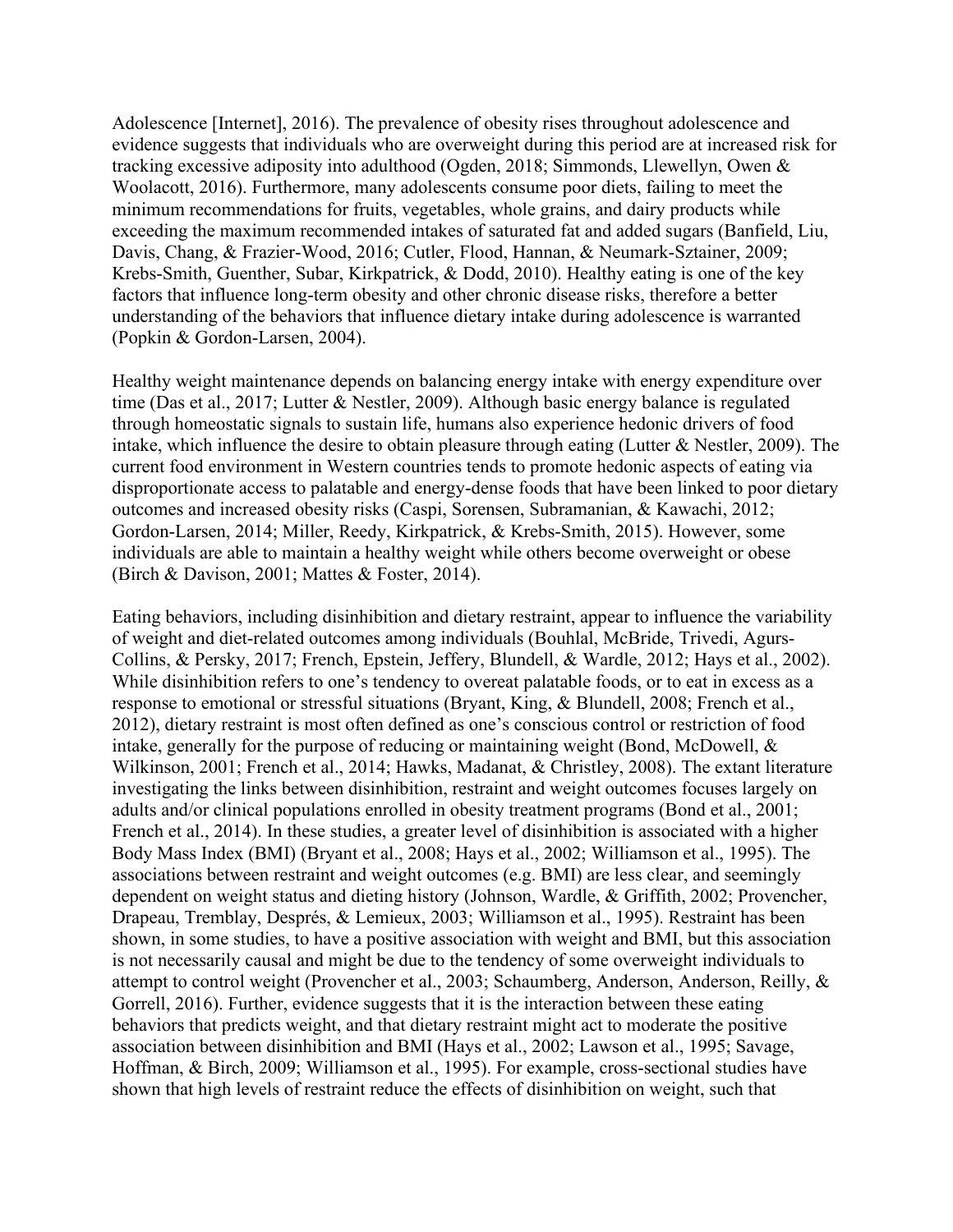individuals with high disinhibition and high restraint weighed less than individuals with high disinhibition and low restraint (Lawson et al., 1995; Savage et al., 2009).

In terms of the influence of disinhibited or restrained eating on individuals' diet-related outcomes, research is scarce and the few existing studies focus on selected nutrients or food groups rather than general dietary pattern (Contento, Zybert, & Williams, 2005; Johnson, Pratt, & Wardle, 2005; Provencher et al., 2003). For instance, a high level of disinhibition has been associated with a greater intake of saturated fat, high-sugar and high-salt foods, sugar-sweetened beverages and unhealthy snacks (Contento et al., 2005; Leblanc et al., 2012). In contrast, higher dietary restraint has been correlated with lower intakes of total energy and dietary fat and a greater consumption of healthy foods, such as fruit and vegetables (Ard, Desmond, Allison, & Conway, 2006; Contento et al., 2005). Understanding how eating behaviors interact to influence overall diet quality rather than the consumption of individual nutrients or food groups is essential because improved overall diet quality plays a key role in the prevention of chronic disease (Camhi, Whitney Evans, Hayman, Lichtenstein, & Must, 2015).

Despite the well-recognized role of healthy eating early in life on long-term health outcomes, the research assessing diet and weight-related outcomes among adolescents is limited and has primarily focused on the influence of unhealthy weight-control practices, while largely neglecting the potential conjoint effects of disinhibition and dietary restraint on these important outcomes in non-clinical populations (Larson, Neumark-Sztainer, & Story, 2009; Neumark-Sztainer, Story, Perry, & Casey, 1999). Thus, the purpose of this study was to explore the associations between disinhibition and restraint in relation to BMI-for-age percentile and overall diet quality in a community sample of adolescents. Based on the existing literature largely limited to adults, we expected that: 1) disinhibition will independently predict BMI-for-age percentile and overall diet quality, 2) restraint will independently predict overall diet-quality, and 3) restraint will moderate the association between disinhibition and BMI-for-age percentile and overall diet quality in our sample of adolescents.

## **2. Materials and methods**

#### 2.1. Participants and procedures

Cross-sectional data for the current study were collected from participants of the RIGHT Track Study, a longitudinal study assessing self-regulation and cardiometabolic risk. A complete description of the recruitment, screening procedures and participant characteristics is presented elsewhere (Wideman et al., 2016). Briefly, participants were recruited at age 2 through child daycare centers, the local Woman, Infant and Children (WIC) program, and the county health department in Greensboro, NC between 1994–1996. Participants in the original sample (n = 293) were representative of the surrounding community in terms of race and socioeconomic status (Wideman et al., 2016). Socioeconomic status (SES) was determined using the Hollingshead Index which measures social status of a child or adolescent based on the marital status, employment status, educational attainment, and occupational prestige of the parent (Hollingshead, 1975). Data for the current cross-sectional study were collected beginning in spring 2014 when participants were approximately 16 years old. Participants reported on health behaviors using online questionnaires. Other health data, including anthropometric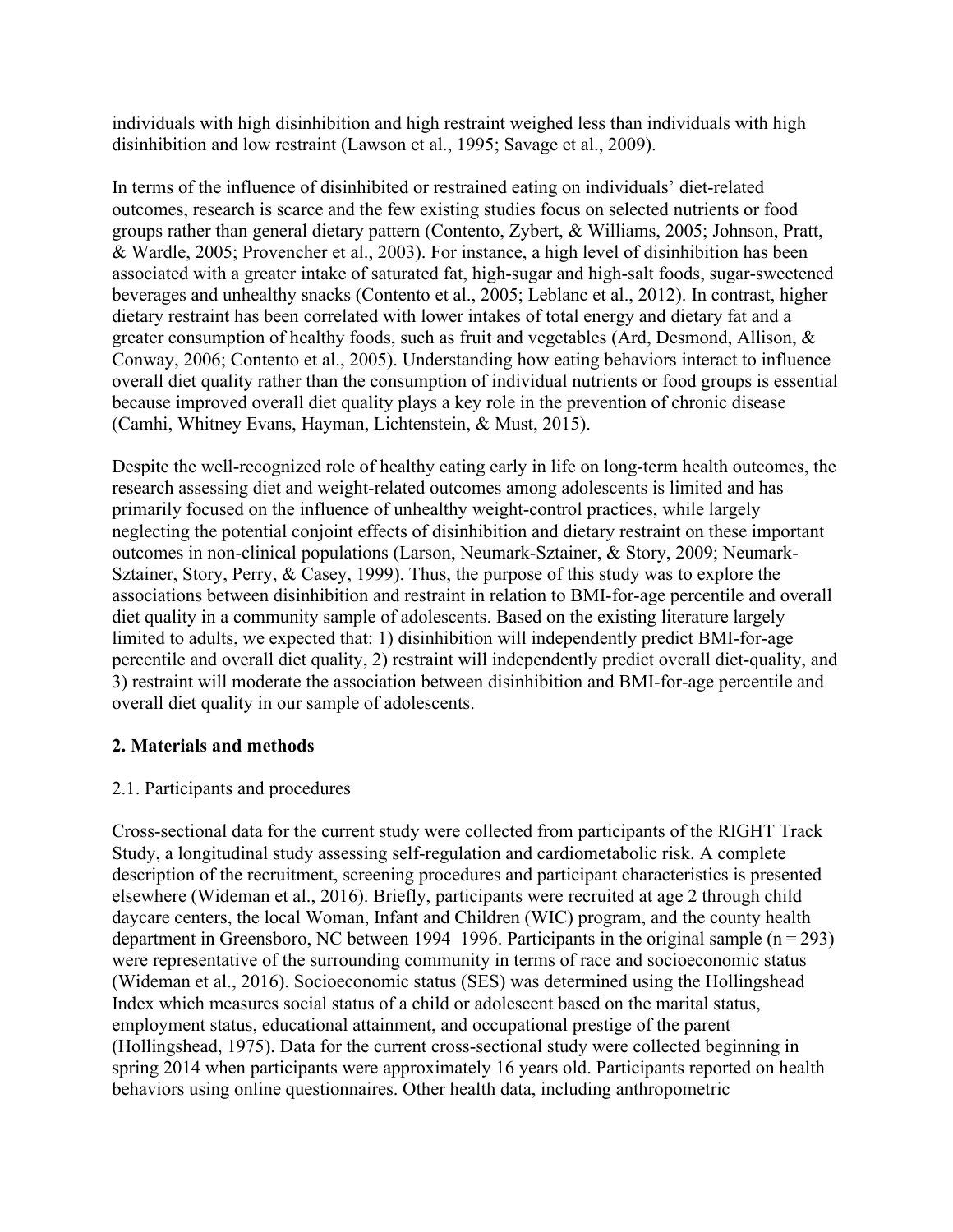measurements, were collected in the lab by trained research assistants. Written consent from the adolescent and an accompanying parent were obtained prior to any data collection. Study procedures were reviewed and approved by the Institutional Review Board at the University of North Carolina Greensboro.

#### 2.2. Study measures and variables

### 2.2.1. Eating behaviors

Participants reported on their current eating behaviors using the Three-Factor Eating Questionnaire (TFEQ) (Stunkard & Messick, 1985), assessing disinhibition and cognitive restraint of eating. The disinhibition subscale of the TFEQ consists of 16-items which measure the individuals' tendency to overeat in response to external stimuli, such as high levels of emotion or presence of palatable foods (e.g. "Sometimes when I start eating, I just can't seem to stop") (Bryant et al., 2008; Stunkard & Messick, 1985). The restraint subscale of the TFEQ consists of 21 items that are associated with the intent to control food intake for weight management (e. g., "I deliberately take small helpings as a means of controlling my weight") (Stunkard & Messick, 1985). Responses were dichotomized and coded 0 or 1, with the exception of a single item from the restraint subscale (e.g. "On a scale of 0–5, where 0 means no restraint in eating and 5 means total restraint, which number would you give yourself") which was not collected in the original longitudinal study. Total scores for each subscale were calculated by summing respective responses, with higher scores indicating a greater level of the specific type of eating behavior. Crohnbach's alpha scores for the subscales of disinhibition and restraint were 0.77 and 0.81 respectively. A total of 178 participants provided complete data from the TEFQ at the 16-year visit.

#### 2.2.2. Diet quality

Participants were asked to complete three 24-h dietary recalls (2 weekdays and 1 weekend day) immediately following their lab visit. Detailed procedures related to the dietary recalls in the RIGHT Track study can be found elsewhere (Wideman et al., 2016). The 24-h dietary recalls were collected by the Nutrition Obesity Research center (NORC) at the University of North Carolina Chapel Hill and analyzed using the Nutrition Data System for Research (NDSR) software. Dietary data from the available dietary recalls were averaged and the overall diet quality for each participant was determined using the Healthy Eating Index 2010 (HEI-2010) scoring system that was based on the official Dietary Guidelines for Americans that were current at the time of the study (Guenther et al., 2013; McGuire, 2010). From the reported intakes, 12 dietary component sub-scores were calculated and added together to create an overall diet quality score ranging from 0 to 100, with greater values indicating better adherence to the federal dietary guidelines (Guenther et al., 2013; McGuire, 2010). The total scores were then averaged to determine the overall diet quality score. Since the recommendations for food group amounts vary according to the individual's dietary energy intake, HEI-2010 scores are calculated based on intake of each component per 1000 kcal. The detailed procedures for calculating overall HEI-2010 scores are reported elsewhere (Guenther et al., 2013). In the current study, 148 participants provided dietary recalls at age 16: 137 completed 3 recalls, 6 completed 2 recalls and 5 participants completed 1 recall. There were no significant differences in the HEI score between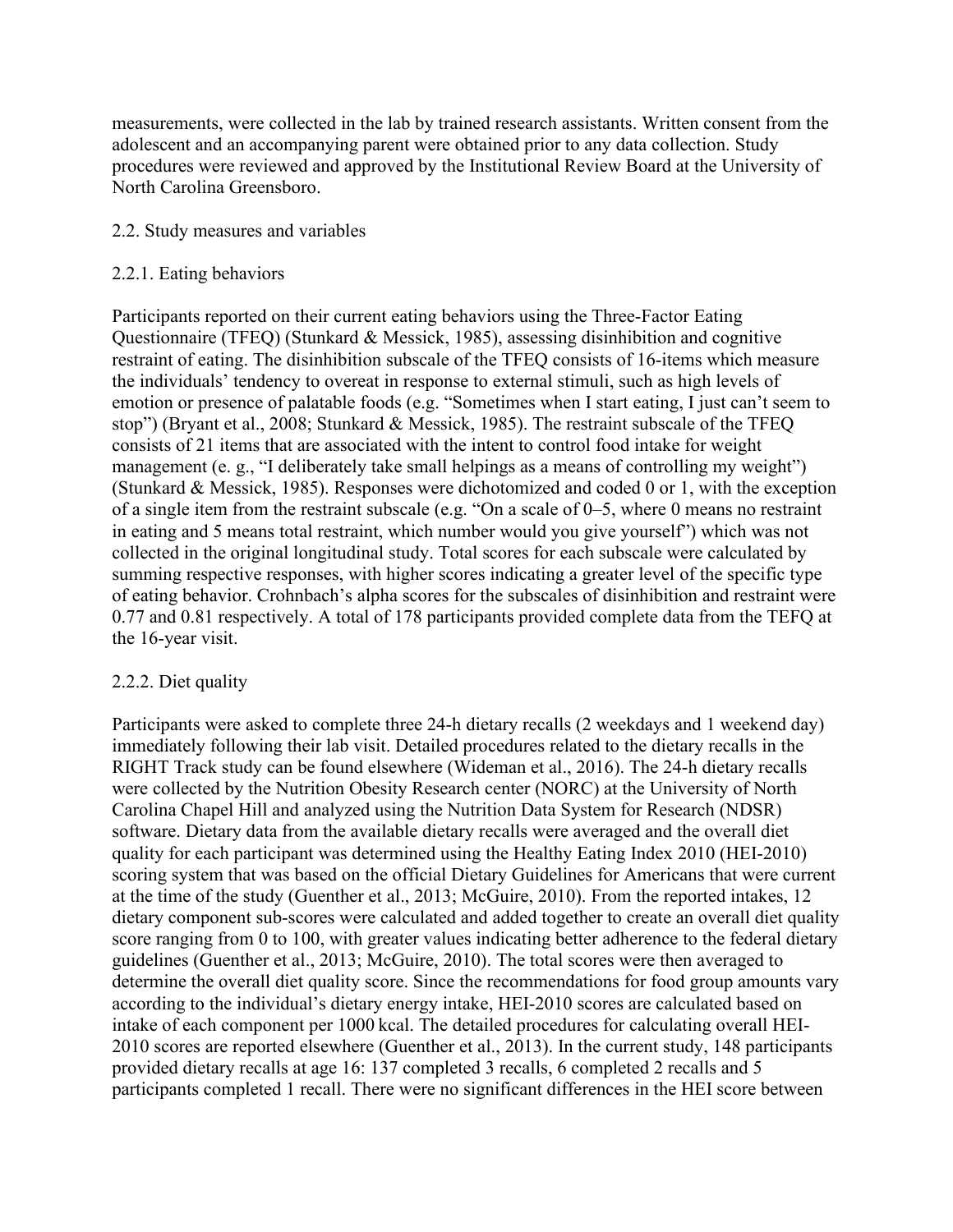the participants who completed 3 versus 2 versus 1 dietary recall; thus, data from all participants who provided 1–3 dietary recalls were included in the final analyses.

## 2.2.3. Body mass index (BMI)

Participants' height and weight were measured using standard procedures by trained research assistants and used to calculate BMI (BMI =  $kg/m<sup>2</sup>$ ) (Onyango, De Onis, & World Health Organization, 2008). Height was measured using a stadiometer (SECA, Chino CA) to the nearest 0.1 cm. Weight was measured using a medical scale to the nearest 0.1 kg (Detecto-Medic, Brooklyn NY). BMI-for-age percentile was determined for each participant using the CDC SAS program that calculates age- and gender-specific percentiles using the 2000 CDC growth charts (SAS Program, 2018). Since both a BMI z-score and a BMI-for-age percentile are adjusted for a child's age and gender, and a BMI z-score corresponds to a growth chart percentile by comparing it to a normal distribution table, the BMI-for-age percentile was chosen as the main outcome variable (Must & Anderson, 2006). Several participants with otherwise complete data had missing height and weight at the 16-y laboratory visit ( $n = 26$ ); thus, missing BMI-for-age percentiles were imputed using the expectation/maximization likelihood treatment of missing data described by Schafer (1999). The imputation procedure consisted of modeling the available measurements from anthropometric data collected during the participant's laboratory visits at ages 4, 5, 7, 10, 15 and 17. The model's parameters were then used to define the data distribution from which to impute the missing BMI-for-age percentile values. To fully account for the data variability, and assuming that data were missing at random, ten sets were created in which all observed data were represented and missing data estimated, and the meaned values from the datasets were used in the analyses (Schafer, 1999).

#### 2.3. Statistical analyses

Statistical analyses for the current study were conducted using SPSS 25.0 (25.0 SPSS Inc., Chicago, IL, 2017) and using SAS version 9.4 for the BMI-for-age percentile calculations (SAS Institute Inc., Cary, NC). Two separate hierarchical linear regression analyses were performed to test whether dietary restraint moderated the associations of disinhibition with weight (i.e., BMIfor-age percentile) and overall diet quality (i.e., HEI-2010 score). Continuous predictor variables, i.e. disinhibition and restraint, were first centered and an interaction term was created by multiplying the centered variables (Fryar, Carroll, & Ogden, 1960; Hayes & Andrew, 2013; Johnson & Fay, 1950). Covariates in the model with BMI-for-age percentile as the dependent variable included gender, race and SES. In the regression model with HEI-2010 score, covariates included gender, race, SES and BMI-for-age percentile. The interaction was probed using the Johnson-Neyman technique, available from the PROCESS macro version 3.1 for SPSS (Hayes & Andrew, 2013), which identified specific scores for dietary restraint where the relationship between disinhibition and the outcome variable transitioned to significance (Johnson & Fay, 1950). Statistical significance was set at a *p-*value of < 0.05.

## **3. Results**

## 3.1. Descriptives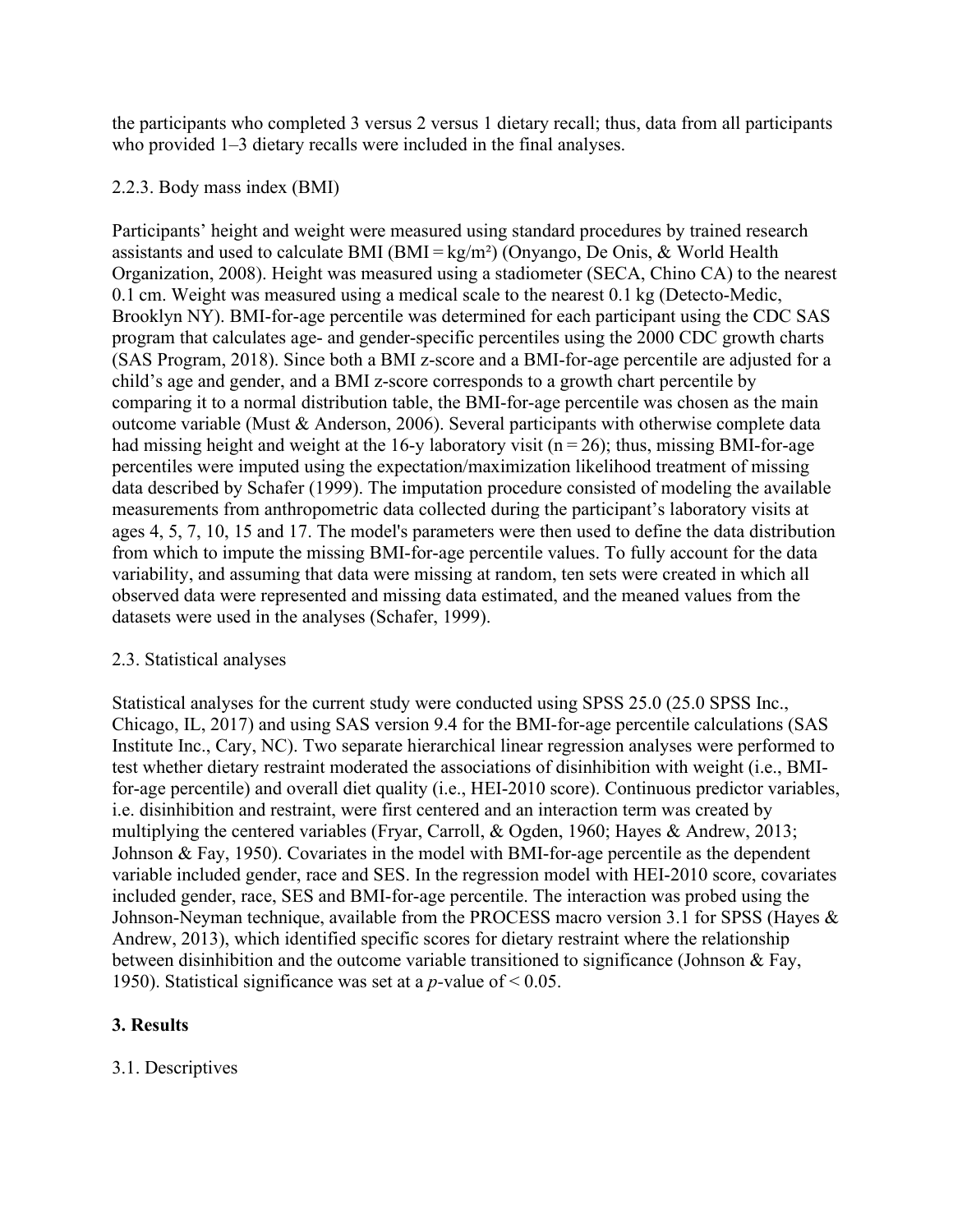A total of 178 participants provided data for the main variables of interest and thus were included in the analyses for the current study. The sample's characteristics are presented in Table 1. Adolescents in the sample adhered poorly to the Dietary Guidelines, as indicated by the low mean diet quality score (Table 1). Pearson bivariate correlations between the main variables and covariates of the study are presented in Table 2.

|                                       | <b>Descriptive Statistics</b> |         |  |
|---------------------------------------|-------------------------------|---------|--|
| Variable                              | $Mean \pm SD$                 | n(%)    |  |
| Age                                   | $16.6 \pm 0.4$                |         |  |
| Gender                                |                               |         |  |
| Female                                |                               | 103(58) |  |
| Male                                  |                               | 75 (42) |  |
| Race/Ethnicity <sup>a, b</sup>        |                               |         |  |
| White                                 |                               | 116(65) |  |
| Non-White                             |                               | 62(35)  |  |
| $SES^b$                               | $43.6 \pm 13.7$               |         |  |
| BMI-for-age Percentile <sup>c</sup>   | $65.4 \pm 25.6$               |         |  |
| Weight Status Categories <sup>d</sup> |                               |         |  |
| Underweight                           |                               | 3(2)    |  |
| Healthy weight                        |                               | 125(70) |  |
| Overweight                            |                               | 30(17)  |  |
| Obese                                 |                               | 20(11)  |  |
| Disinhibition Score <sup>e</sup>      | $4.7 \pm 2.8$                 |         |  |
| Restraint Score <sup>e</sup>          | $6.3 \pm 4.1$                 |         |  |
| HEI-2010 Scoref                       | $49.1 \pm 12.3$               |         |  |
| Kcal <sup>g</sup>                     | $1802 \pm 656$                |         |  |

**Table 1.** Sociodemographic, Anthropometric, and Dietary Characteristics of the Study Sample  $(n=178)$ .

<sup>a</sup> Race included two categories based on the inclusion criteria of the larger study. **b** SES; socioeconomic status; 14 % of the sample had missing information on SES at 16y lab visit. Available SES from closest time point was used (age 10 for all but 3 cases).  $\degree$  15 % of the sample had missing information for height and weight at 16y lab visit.  $\degree$ BMIfor-age percentile; body mass index-for-age percentile; cut offs developed by the CDC were used to categorize adolescents into weight categories: underweight = BMI  $\leq$  %; healthy weight = BMI 5<sup>th</sup>-84.99 %; overweight = BMI 85th-94.99 %; obese = BMI 95th-100 percentile. <sup>e</sup> Disinhibition scores ranging 0–16; restraint scores ranging 0–20. <sup>f</sup> HEI-2010; Healthy Eating Index; subjects with complete recalls (n = 148). <sup>g</sup> Kcal; kilocalories per day average from complete recalls  $(n = 148)$ .

| Variable                         | Gender   | Race    | <b>SES</b> |          | <b>Restraint Score Disinhibition Score BMI-for-age % HEI Score</b> |         |  |
|----------------------------------|----------|---------|------------|----------|--------------------------------------------------------------------|---------|--|
| Gender                           |          |         |            |          |                                                                    |         |  |
| Race <sup>a</sup>                | 0.07     |         |            |          |                                                                    |         |  |
| $SES^b$                          | $-0.13$  | $-0.32$ |            |          |                                                                    |         |  |
| Restraint Score <sup>c</sup>     | $0.27**$ | $-0.08$ | 0.11       |          |                                                                    |         |  |
| Disinhibition Score <sup>c</sup> | 0.08     | $-0.05$ | 0.02       | $0.16*$  |                                                                    |         |  |
| BMI-for-age % <sup>d</sup>       | 0.09     | $0.18*$ | $-0.09$    | $0.15*$  | $0.18*$                                                            |         |  |
| HEI Score <sup>e</sup>           | 0.09     | $-0.21$ | $0.18*$    | $0.22**$ | 0.01                                                               | $-0.13$ |  |

**Table 2.** Bivariate Correlations Between Study Variables.

\* Significant at *p* < 0.01 level. \*\* Correlation is significant at the 0.05 level.

<sup>a</sup> Race included two categories based on the inclusion criteria of the larger study, white/non-white. <sup>b</sup> SES; socioeconomic status. C Disinhibition scores ranging 0–16; restraint scores ranging 0–20. dBMI-for-age %; Body mass index-for-age percentile; calculated using SAS program developed by CDC. <sup>e</sup> HEI; Healthy Eating Index; subjects with complete recalls  $(n = 148)$ .

3.2. Regression analysis for BMI-for-age percentiles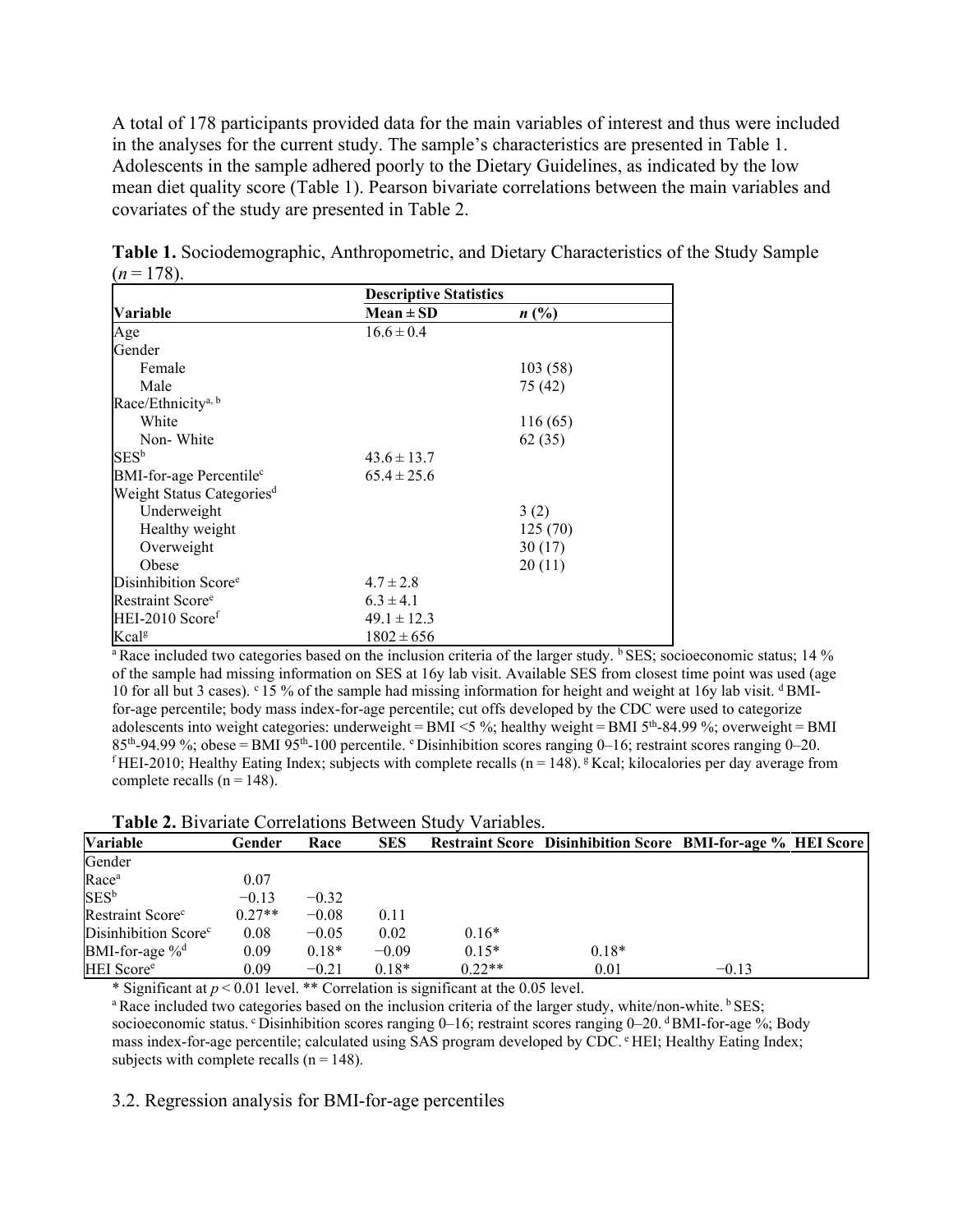Accounting for gender, race, and SES, the regression model was significant and explained 10 % of the variance in adolescents' BMI-for-age percentiles ( $R^2 = 0.10$ ; F = 3.13; p = 0.01). There was a significant main effect of disinhibition on BMI-for-age percentiles, indicating that individuals with higher disinhibition also had greater BMI-for-age percentiles (Table 3). There was not a significant interaction effect between disinhibition and restraint on the outcome (Table 3).

|                                   |         |      |             |         |         | 95.0% CI |       |
|-----------------------------------|---------|------|-------------|---------|---------|----------|-------|
| <b>Variables</b>                  | ß       | SE   | <b>Beta</b> |         | Sig.    | Lower    | Upper |
| <b>Block 1: Control Variables</b> |         |      |             |         |         |          |       |
| Gender                            | 0.48    | 3.98 | 0.01        | 0.12    | 0.90    | $-7.37$  | 8.33  |
| Race                              | 10.23   | 4.14 | 0.19        | 2.47    | $0.01*$ | 2.06     | 18.41 |
| SES <sup>a</sup>                  | $-0.07$ | 0.15 | $-0.04$     | $-0.49$ | 0.63    | $-0.36$  | 0.22  |
| <b>Block 2: Predictor</b>         |         |      |             |         |         |          |       |
| Disinhibition Score               | 1.75    | 0.70 | 0.19        | 2.52    | $0.01*$ | 0.38     | 3.12  |
| <b>Block 3: Moderator</b>         |         |      |             |         |         |          |       |
| <b>Restraint Score</b>            | 0.94    | 0.48 | 0.15        | 1.96    | 0.05    | $-0.01$  | 1.90  |
| <b>Block 4: Interaction Term</b>  |         |      |             |         |         |          |       |
| Disinhibition X Restraint         | $-0.23$ | 0.17 | $-0.10$     | $-1.34$ | 0.18    | $-0.57$  | 0.11  |
| $* - 0.05$                        |         |      |             |         |         |          |       |

**Table 3.** Results of Multiple Regression Analyses Predicting BMI-for-age Percentile from Disinhibition and Restraint Scores.

 $p \le 0.05$ .

<sup>a</sup> SES; socioeconomic status.

| Table 4. Results of Multiple Regression Analyses Predicting HEI-2010 Score from Disinhibition |  |
|-----------------------------------------------------------------------------------------------|--|
| Score and Restraint Score.                                                                    |  |

|                                     |         |      |             |         |         | 95.0% CI |              |
|-------------------------------------|---------|------|-------------|---------|---------|----------|--------------|
| <b>Variables</b>                    |         | SE   | <b>Beta</b> | t       | Sig.    | Lower    | <b>Upper</b> |
| <b>Block 1: Control Variables</b>   |         |      |             |         |         |          |              |
| Gender                              | 1.58    | 2.08 | 0.06        | 0.76    | 0.45    | $-2.54$  | 5.69         |
| Race                                | $-2.99$ | 2.16 | $-0.12$     | $-1.38$ | 0.17    | $-7.27$  | 1.28         |
| SES <sup>a</sup>                    | 0.11    | 0.07 | 0.12        | 1.47    | 0.14    | $-0.04$  | 0.26         |
| BMI-for-age Percentile <sup>b</sup> | $-0.06$ | 0.04 | $-0.14$     | $-1.66$ | 0.10    | $-0.14$  | 0.01         |
| <b>Block 2: Predictor</b>           |         |      |             |         |         |          |              |
| Disinhibition Score                 | 0.20    | 0.36 | 0.05        | 0.56    | 0.58    | $-0.51$  | 0.91         |
| <b>Block 3: Moderator</b>           |         |      |             |         |         |          |              |
| <b>Restraint Score</b>              | 0.58    | 0.25 | 0.20        | 2.32    | $0.02*$ | 0.09     | 1.07         |
| <b>Block 4: Interaction Term</b>    |         |      |             |         |         |          |              |
| Disinhibition X Restraint           | $-0.21$ | 0.09 | $-0.18$     | $-2.24$ | $0.03*$ | $-0.39$  | $-0.03$      |

 $*$  p < 0.05.

<sup>a</sup> SES; socioeconomic status. <sup>b</sup> Body mass index-for-age percentile.

#### 3.3. Regression analysis for diet quality

Accounting for gender, race, SES and BMI-for-age percentiles, the regression model explained 14 % of the variance in the diet quality score ( $R^2 = 0.14$ ;  $F = 3.38$ ; p = 0.002). The interaction effect between disinhibition and restraint in predicting diet quality was significant and explained a significant but small amount of variance beyond the main effect of disinhibition alone (R<sup>2</sup>) change $= 0.03$ ,  $F^2$  change $= 5.04$ , p $= 0.03$ ), suggesting that the association between disinhibition and diet quality was influenced by adolescent's level of restraint (Table 4). The Johnson-Neyman technique showed that the moderating effect was significant when the mean restraint scores were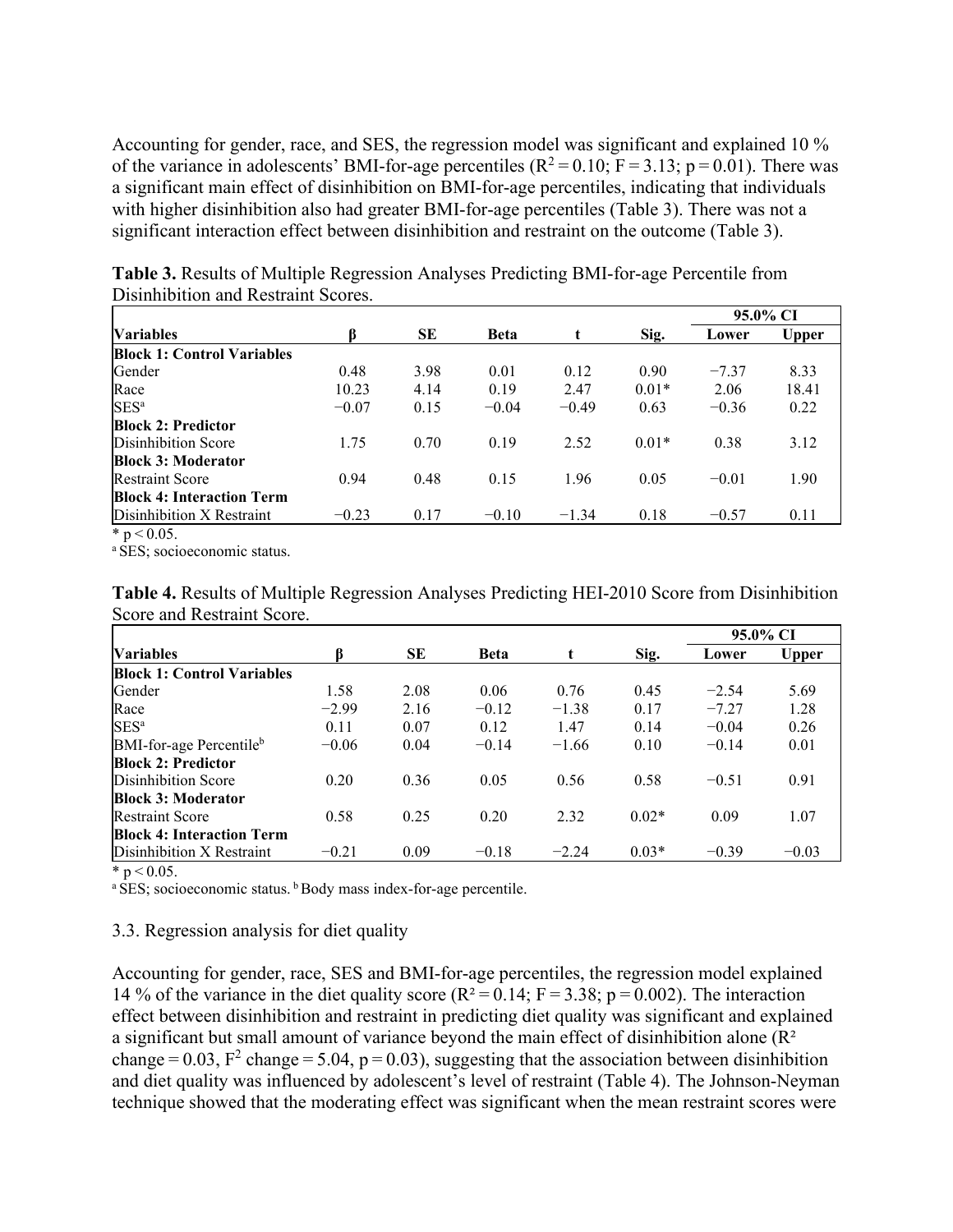$\leq$ −6.23 [(equivalent to a non-centered score of 0.6), 2.0 % of the restraint scores below this cutoff] and >7.80 [(equivalent to a non-centered score of 14.1), 5.4 % of restraint scores above this cutoff] (Fig. 1). The effect of restraint between these cutoff values was non-significant, suggesting that very high and very low levels of dietary restraint moderates the relationship between disinhibition and diet quality.



**Figure 1.** Conditional Effects of Disinhibition as a Function of Dietary Restraint on Overall Diet Quality.

The red line represents the regression line and the blue lines represent the 95 % confidence intervals. The x-axis represents observed values of restraint (centered) and the y-axis represents the association of disinhibition with diet quality (HEI-2010 scores).

#### **4. Discussion**

The main contribution of the current study is the examination of eating behaviors that may impact the BMI and diet quality of adolescents—a population with a high prevalence of unhealthy eating and obesity (Fryar et al., 1960; Ogden et al., 2016). It is well established that health behaviors track from adolescence into adulthood (Birch & Fisher, 1998), and, as seen in adult populations, dysregulated eating behaviors are associated with negative weight-related health outcomes (French et al., 2012; Neumark-Sztainer et al., 2006). Thus, it is critical to better understand the interactions of these eating behaviors to determine who might benefit most from particular intervention designs. The current study contributes to our current knowledge of disinhibition, restraint and their associations with weight and diet quality in a community sample of adolescents, as opposed to previous studies that have largely examined these eating behaviors in adults and/or overweight/obese individuals. Although further research with adolescents is still warranted, some findings presented here might be used when informing interventions for improving overall diet quality and/or weight outcomes in this population.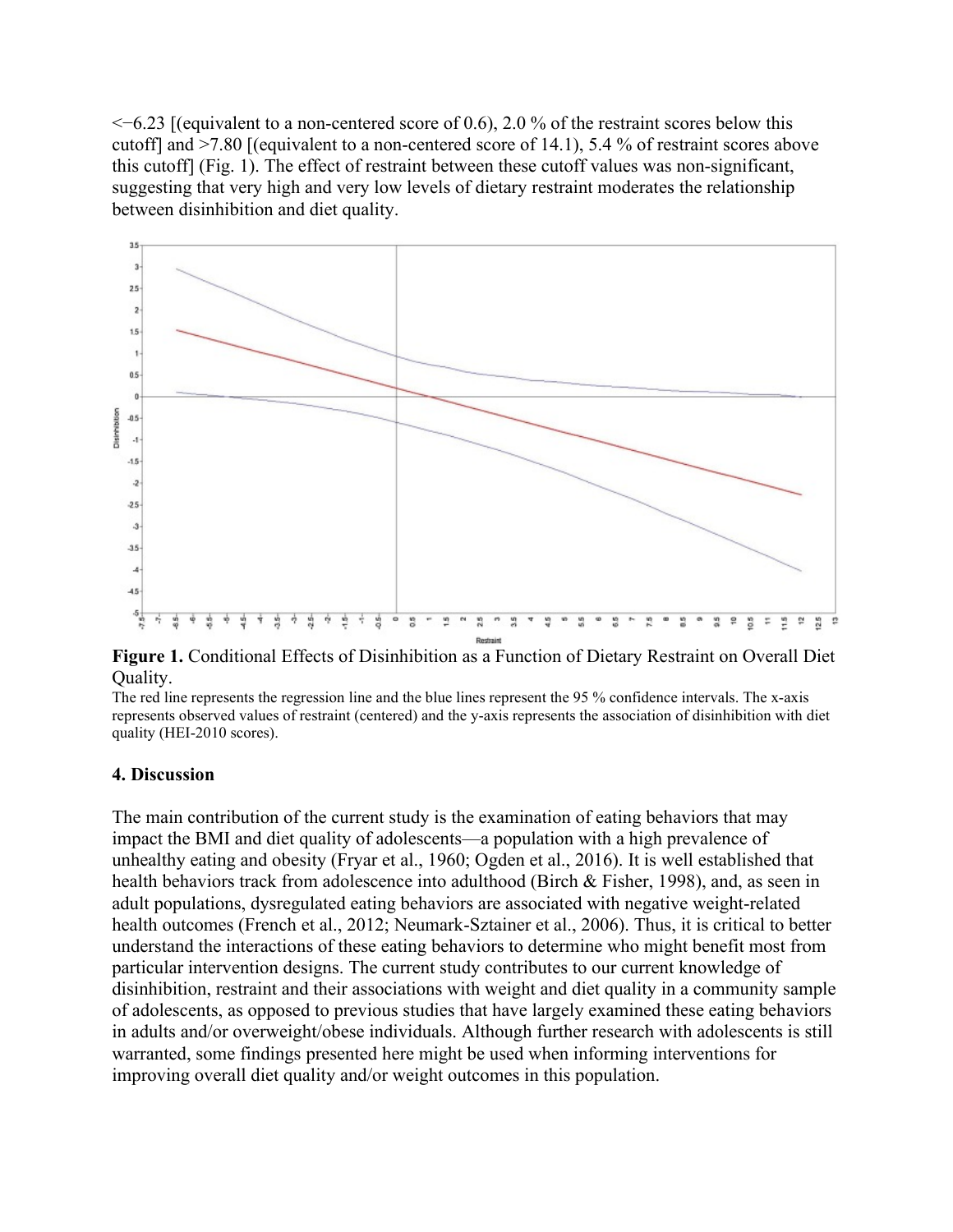Higher levels of disinhibition were independently associated with higher BMI-for-age percentiles. This finding was expected and is consistent with findings from adult populations where disinhibition scores were positively associated with BMI and weight outcomes (Bellisle et al., 2004; Hays et al., 2002; Williamson et al., 1995). The proposed mechanism of this relationship is related to the vulnerability of disinhibited eaters to consume high-energy, high-fat, and high-sugar foods, resulting in a positive energy balance (Bryant et al., 2008; Contento et al., 2005; Leblanc et al., 2012). In contrast, dietary restraint alone, after controlling for gender, race, and SES, was not associated with BMI-for-age percentiles. A possible explanation for this finding is that the TFEQ measure of restraint does not differentiate between "perceived" and "physiological" restriction of food (Onyango et al., 2008); subsequently, some individuals might score high on dietary restraint, meaning they eat less than desired but still exceed their physiological energy needs leading to higher BMI. This might be especially true for individuals with a tendency to overeat palatable foods, and those who are more vulnerable to the influences of today's obesogenic food environments (Mattes & Foster, 2014; Neumark-Sztainer et al., 1999).

Some studies with adult samples suggest that restraint does not independently influence weight, but may attenuate the relationship between disinhibition and weight outcomes (Hays et al., 2002; Lawson et al., 1995; Savage et al., 2009; Williamson et al., 1995). Therefore, it was hypothesized that restraint would moderate the positive association between disinhibition and BMI-for-age percentile. In our adolescent sample, however, this interaction effect was not significant. It is important to note that the effect of restraint and disinhibition on weight outcomes is complex (Hays et al., 2002; Savage et al., 2009; Williamson et al., 1995) and that the interplay between eating behaviors may be influenced by other factors that were not captured in the study, such as adolescents' dieting status at the time of the study, body image, or weight concerns. For example, a study by Savage et al. (2009) examined associations between disinhibition, restraint and weight between dieters and non-dieters and found significant differences in the moderating ability of restraint on levels of disinhibition between groups by dieting status (Savage et al., 2009). Among non-dieters, higher disinhibition predicted higher weight to a greater extent when restraint was higher, whereas in dieters, higher disinhibition predicted higher weight when restraint was lower. Thus, additional factors related to weight control behaviors must be considered in future investigations of these associations.

With respect to dietary intake, scores for disinhibition were not independently associated with adolescents' diet quality, whereas dietary restraint alone was associated with improved diet quality. These findings appear to contradict results from previous studies which have linked higher disinhibition to less healthful food selection and increased restraint to a consumption of healthier foods (Contento et al., 2005; Lähteenmäki & Tuorila, 1995; Lindroos et al., 1997). These studies, however, tended to focus on a single food or nutrient and do not reflect a measure of overall diet quality and/or adherence to a healthy eating pattern (Guenther et al., 2013). It is possible that disinhibited eaters have enough variability in their diet composition that scores for diet quality are neither positively nor negatively affected. On the other hand, it is well established that adolescence is a unique developmental period, marked by physiological growth and changes to both behavioral and cognitive systems (Das et al., 2017). Food choices and foodrelated behaviors of adolescents are determined by a broad range of factors including parental and peer influence, time considerations, food availability, and convenience (Neumark-Sztainer et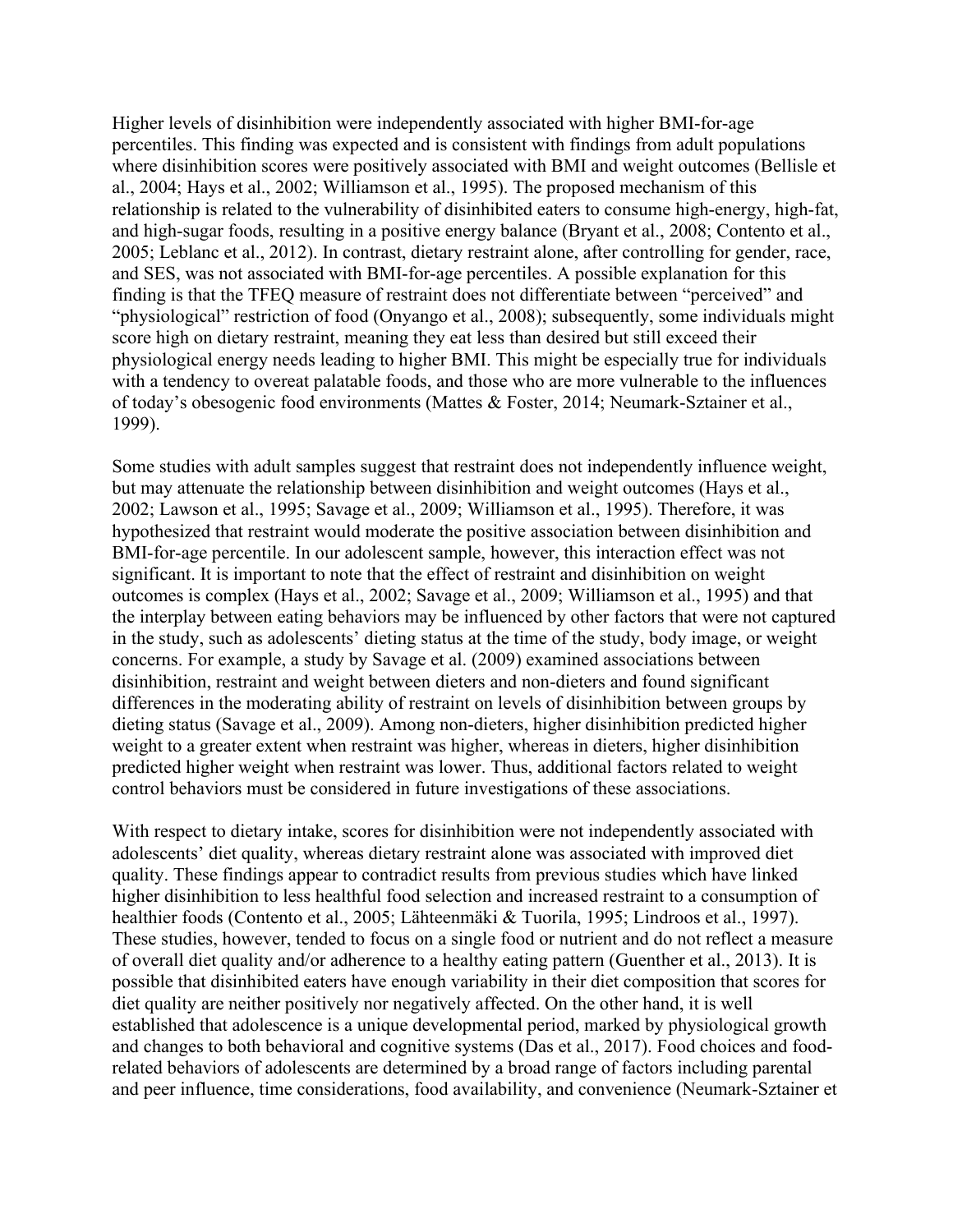al., 1999). Since personal factors are related to the initiation of behaviors among adolescents, they must be considered in greater depth when examining the relationship between eating behaviors and overall diet quality in future research.

One particular factor that has been related to diet quality is dieting efforts, which we did not account for in the current study. In previous studies among adolescents, unhealthy weight control behaviors, like skipping meals, were associated with lower intakes of fruits, vegetables and key micronutrients, whereas moderate weight-control behaviors, like replacing sugar-sweetened beverage with water, were associated with increased consumption of fruits and vegetables (Larson et al., 2009; Story, Neumark-Sztainer, Sherwood, Stang, & Murray, 1998). Since our study focused on a broader construct of restraint only, future research should investigate specific subscales of restraint that influence food choices among adolescents.

The association between disinhibition and diet quality differed according to the level of adolescents' dietary restraint. At very high levels of restraint, adolescents with low disinhibition had higher scores for overall diet quality, whereas at very low levels of restraint, adolescents with low disinhibition had lowered diet quality scores. This suggests that higher levels of dietary restraint might be necessary to positively influence overall diet quality, even among individuals with low disinhibition. It is possible that individuals with low disinhibition are less sensitive to food cues and cravings (Nansel et al., 2016). Therefore, at high levels of restraint, these individuals are more likely to demonstrate improved diet quality whereas at low levels of restraint, a lack of cognitive control of eating results in low diet quality (Nansel et al., 2016). On the other hand, for a majority of adolescents, the level of restraint did not impact the hedonic aspects of eating to moderate overall diet quality. This is not surprising given the poor diet quality scores in the sample. Given the abundant access to palatable foods in the current socalled obesogenic society, it is possible that the tendency toward eating opportunistically in such an environment overwhelms the ability to cognitively control food intake (Caspi et al., 2012; Mattes & Foster, 2014). It is also possible that restraint scores did not reflect long-term behavior, but rather inconsistent periods of dietary restriction which might then be followed by periods of disinhibition (Schaumberg et al., 2016). This is in line with previous studies which found the level of disinhibition to be the best predictor of overall food consumption (Van Strien, Cleven, & Schippers, 2000; Westenhoefer, Broeckmann, Münch, & Pudel, 1994). However, the relationship between eating behaviors, such as restraint and disinhibition, with overall diet quality among adolescents needs to be explored further in future research.

This study had several strengths and limitations. One of the strengths was that data were collected during a time point when individuals were beginning to formulate behaviors that reflect personal choices. Therefore, findings from these analyses provide valuable insights into dysregulated eating patterns and their associations with health outcomes during this transitional period. Another strength was that overall diet quality, rather than individual foods or food groups, was estimated using three 24-h dietary recalls and utilizing a multi-pass method that enhances the accuracy of food recall among individuals (Casey, Goolsby, Lensing, Perloff, & Bogle, 1999). Several limitations of the study must be also noted. Due to the cross-sectional design, we were not able to determine causal relationships between eating behaviors and weight outcomes or diet-quality. In addition, the sample was limited to a subset of adolescents originally involved in the RIGHT Track study at 2 years old so was not representative of 16-year-old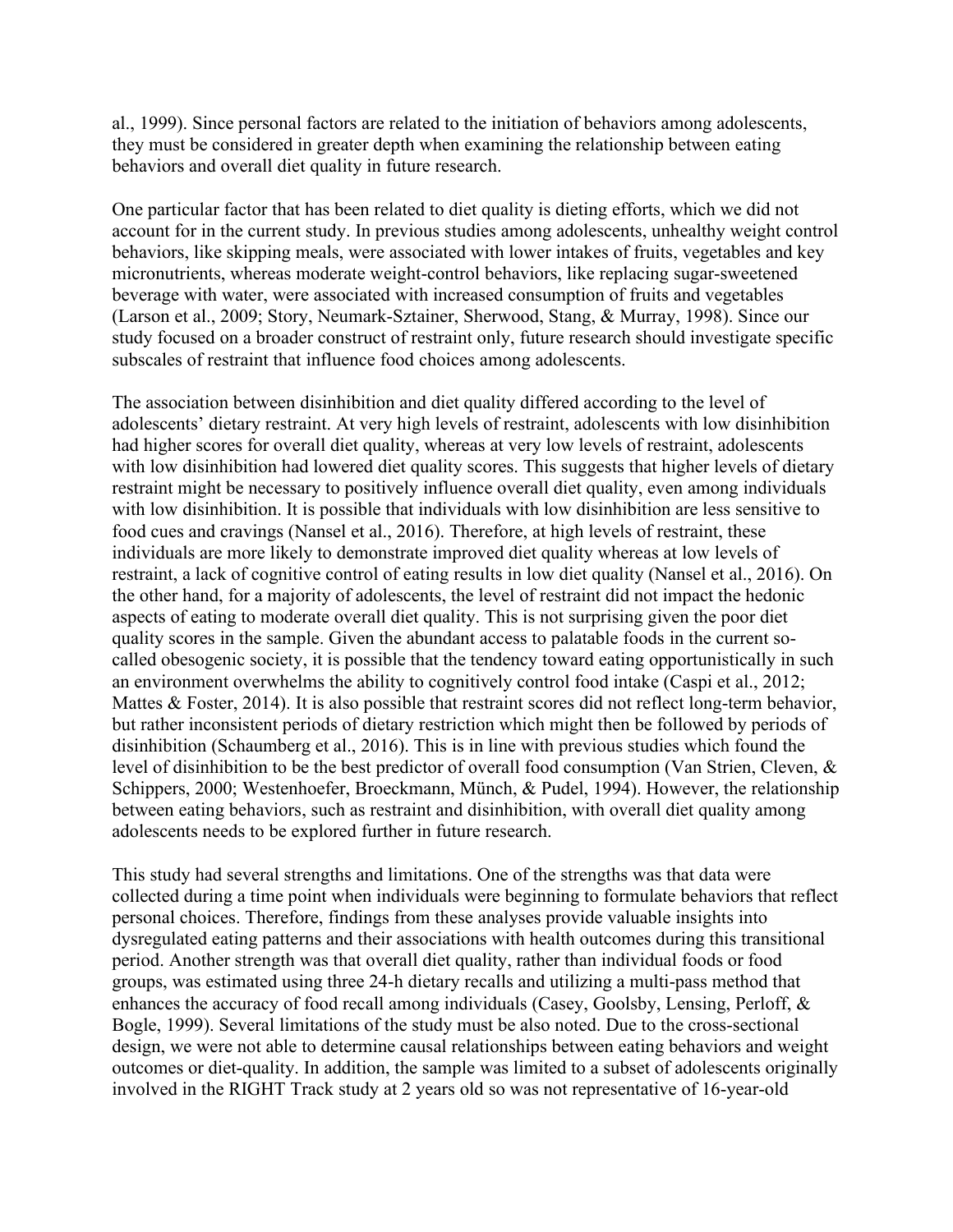adolescents in the U.S. Since the original enrollment, there has been some attrition due to relocation and loss to follow-up. Thus, there is a potential for bias in the current sample as those who have remained in the study may have intrinsic reason for doing so (Wideman et al., 2016). Finally, the assessment of eating behaviors was conducted using the TFEQ, which is a selfreported questionnaire and therefore cannot capture actual behaviors of adolescents in foodrelated situations and may have increased reporting bias during the study.

## **5. Conclusions**

The present study suggests that the association of disinhibition with diet quality is moderated by dietary restraint but only at very high and very low levels of this eating behavior. For the majority of adolescents in our sample, the effects of restraint did not impact the relationship between disinhibition and diet quality. Dietary restraint did not moderate the association between disinhibition and BMI-for-age percentiles. Overall, the research presented here suggests that additional factors likely influence the association between eating behaviors and nutrition-related outcomes among adolescents. Future research should examine these potential factors in larger samples of adolescents to advance our current understanding of how eating behaviors function in relation to diet quality and BMI during this period of transition.

**Role of funding sources.** This research was supported by funding from NIH-NICHD grant 1R01HD078346 to the University of North Carolina Greensboro and NIH-NIDDK grant P30DK056350 to the UNC Nutrition Obesity Research Center. The content is solely the responsibility of the authors and does not necessarily represent the official views of the NIDDK or the NIH.

**Author contributions.** L.S., L.W., S.C., and S.K. conceived and designed the study. J.D. performed the data analysis. M.L. and L.H.S. wrote the majority of the paper, with all authors reviewing and approving the final manuscript.

**Conflicts of interest.** The authors declare no conflict of interest.

**Acknowledgements.** This research was supported in part by the HHS Office of Research, through consultation and assistance provided by Dr. Jeffrey D. Labban.

# **References**

Ard, J. D., Desmond, R. A., Allison, D. B., & Conway, J. M. (2006). Dietary restraint and disinhibition do not affect accuracy of 24-hour recall in a multiethnic population. *Journal of the American Dietetic Association, 106*(March (3)), 434–437.

Banfield, E. C., Liu, Y., Davis, J. S., Chang, S., & Frazier-Wood, A. C. (2016). Poor adherence to US dietary guidelines for children and adolescents in the national health and nutrition examination survey population. *Journal of the Academy of Nutrition and Dietetics, 116*(January  $(1)$ , 21 - 27.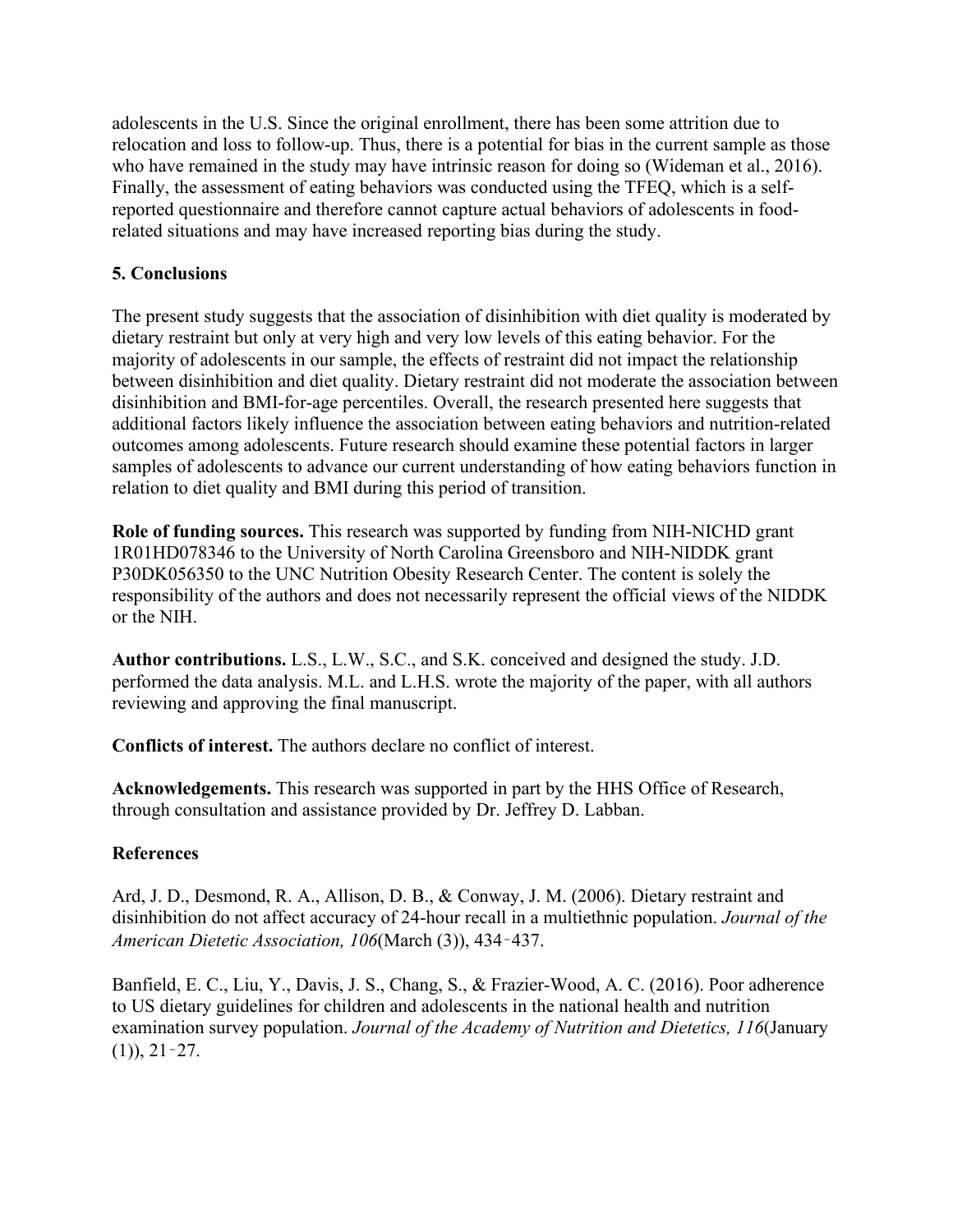Bellisle, F., Clement, K., Le Barzic, M., Le Gall, A., Guy-Grand, B., & Basdevant, A. (2004). The eating inventory and body adiposity from leanness to massive obesity: A study of 2509 adults. *Obesity Research, 12*(December (12)), 2023–2030.

Birch, L. L., & Davison, K. K. (2001). Family environmental factors influencing the developing behavioral controls of food intake and childhood overweight. *Pediatric Clinics of North America, 48*(August (4)), 893–907.

Birch, L. L., & Fisher, J. O. (1998). Development of eating behaviors among children and adolescents. *Pediatrics, 101*(March (3 Pt. 2)), 539–549.

Bond, M. J., McDowell, A. J., & Wilkinson, J. Y. (2001). The measurement of dietary restraint, disinhibition and hunger: An examination of the factor structure of the three Factor Eating Questionnaire (TFEQ). *International Journal of Obesity, 25*(June (6)), 900–906.

Bouhlal, S., McBride, C. M., Trivedi, N. S., Agurs-Collins, T., & Persky, S. (2017). Identifying eating behavior phenotypes and their correlates: A novel direction toward improving weight management interventions. *Appetite, 111*(April), 142–150.

Bryant, E. J., King, N. A., & Blundell, J. E. (2008). Disinhibition: Its effects on appetite and weight regulation. *Obesity Reviews, 9*(September (5)), 409–419.

Camhi, S. M., Whitney Evans, E., Hayman, L. L., Lichtenstein, A. H., & Must, A. (2015). Healthy eating index and metabolically healthy obesity in U.S. adolescents and adults. *Preventive Medicine, 77*(August), 23–27.

Casey, P. H., Goolsby, S. L. P., Lensing, S. Y., Perloff, B. P., & Bogle, M. L. (1999). The use of telephone interview methodology to obtain 24-hour dietary recalls. *Journal of the American Dietetic Association, 99*(November (11)), 1406–1411.

Caspi, C. E., Sorensen, G., Subramanian, S. V., & Kawachi, I. (2012). The local food environment and diet: A systematic review. *Health & Place, 18*(September (5)), 1172–1187.

CDC (2018). *Adolescence: Preparing for lifelong health and wellness [Internet].* [Cited 24 May 2019]. Available from:Centers for Disease Control and Prevention [https://www.cdc.gov/grand](https://www.cdc.gov/grand-rounds/pp/2015/20150818-adolescent-wellness.html)rounds/pp/2015/20150818[-adolescent-wellness.html.](https://www.cdc.gov/grand-rounds/pp/2015/20150818-adolescent-wellness.html)

Contento, I. R., Zybert, P., & Williams, S. S. (2005). Relationship of cognitive restraint of eating and disinhibition to the quality of food choices of Latina women and their young children. *Preventive Medicine, 40*(March (3)), 326–336.

Craigie, A. M., Lake, A. A., Kelly, S. A., Adamson, A. J., & Mathers, J. C. (2011). Tracking of obesity-related behaviours from childhood to adulthood: A systematic review. *Maturitas, 70*(November (3)), 266–284.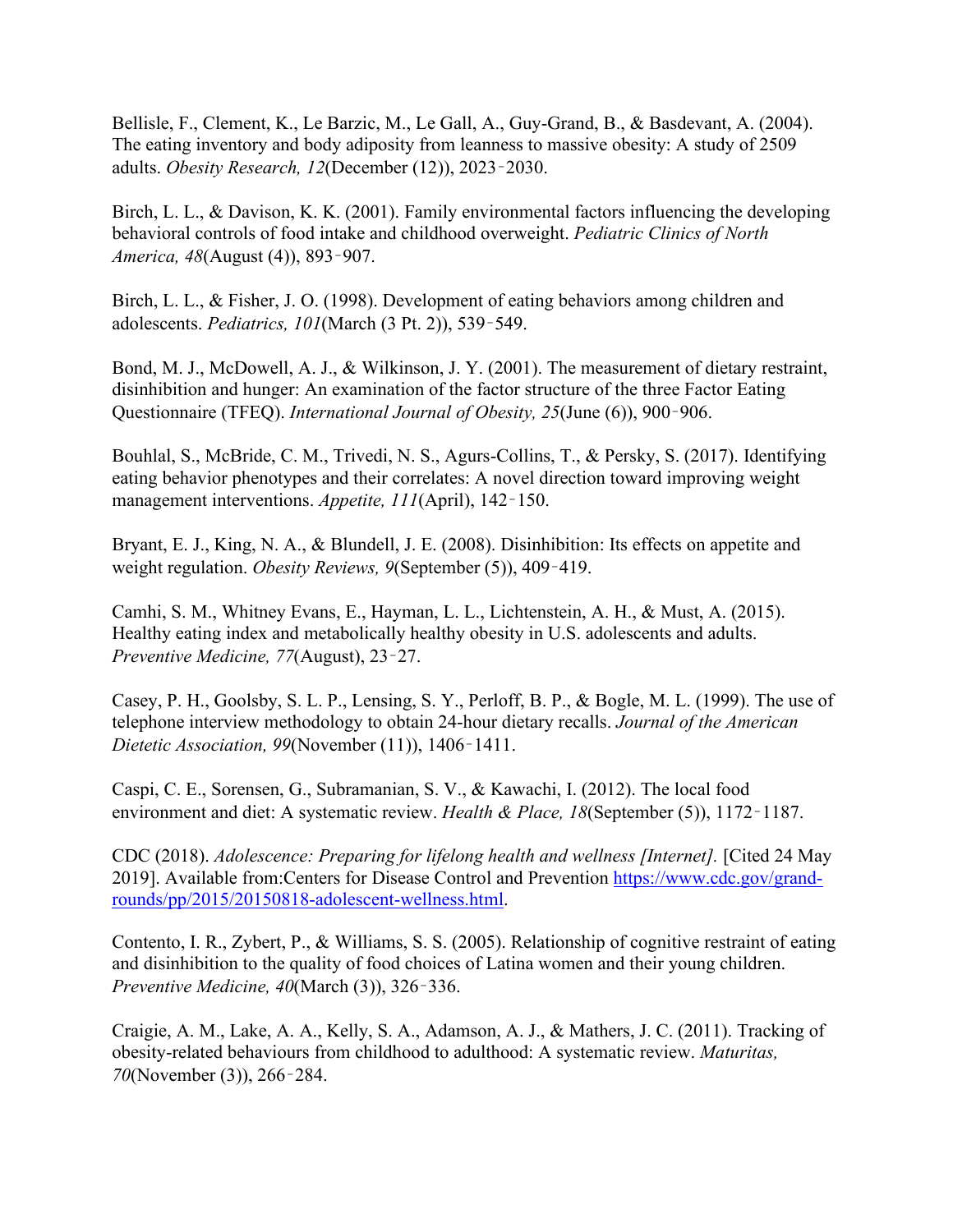Cutler, G. J., Flood, A., Hannan, P., & Neumark-Sztainer, D. (2009). Major patterns of dietary intake in adolescents and their stability over time. *The Journal of Nutrition, 139*(February (2)), 323–328.

Das, J. K., Salam, R. A., Thornburg, K. L., Prentice, A. M., Campisi, S., Lassi, Z. S., et al. (2017). Nutrition in adolescents: Physiology, metabolism, and nutritional needs. *Annals of the New York Academy of Sciences, 1393*(April (1)), 21–33.

French, S. A., Epstein, L. H., Jeffery, R. W., Blundell, J. E., & Wardle, J. (2012). Eating behavior dimensions. Associations with energy intake and body weight. A review. *Appetite, 59*(October (2)), 541–549.

French, S. A., Mitchell, N. R., Wolfson, J., Finlayson, G., Blundell, J. E., & Jeffery, R. W. (2014). Questionnaire and laboratory measures of eating behavior: Associations with energy intake and BMI in a community sample of working adults. *Appetite, 72*(January), 50–58.

Fryar, C. D., Carroll, M. D., & Ogden, C. L. (1960). *Prevalence of obesity among children and adolescents: United States, trends 1963–1965 through 2009–2010.* National Center for Health Statistics 2012.

Gordon-Larsen, P. (2014). Food availability/convenience and obesity12345. *Advances in Nutrition (Bethesda, Md), 5*(November (6)), 809–817.

Guenther, P. M., Casavale, K. O., Reedy, J., Kirkpatrick, S. I., Hiza, H. A. B., Kuczynski, K. J., et al. (2013). Update of the healthy eating index: HEI-2010. *Journal of the Academy of Nutrition and Dietetics, 113*(April (4)), 569–580.

Hawks, S. R., Madanat, H. N., & Christley, H. S. (2008). Behavioral and biological associations of dietary restraint: A review of the literature. *Ecology of Food and Nutrition, 47*(September (5)), 415–449.

Hayes, B. J. H., & Andrew, F. (2013). *Introduction to mediation, moderation, and conditional process analysis: A regression-based approach*, *vol. 51*, New York, NY: The Guilford Press. (J. Educ. Meas.)335–337 (3).

Hays, N. P., Bathalon, G. P., McCrory, M. A., Roubenoff, R., Lipman, R., & Roberts, S. B. (2002). Eating behavior correlates of adult weight gain and obesity in healthy women aged 55– 65 y. *The American Journal of Clinical Nutrition, 75*(March (3)), 476–483.

Healthy Behaviors in Adolescence [Internet] (2016). *HHS.gov.* [Cited 24 May 2019]. Available from: [https://www.hhs.gov/ash/oah/adolescent-development/physicalhealth-and](https://www.hhs.gov/ash/oah/adolescent-development/physicalhealth-and-nutrition/healthy-behavior/index.html)[nutrition/healthy-behavior/index.html.](https://www.hhs.gov/ash/oah/adolescent-development/physicalhealth-and-nutrition/healthy-behavior/index.html)

Hollingshead, A. B. (1975). *Four factor index of social status [1975].* January [Cited 11 October 2017]. Available from: <http://ubir.buffalo.edu/xmlui/handle/10477/1879>.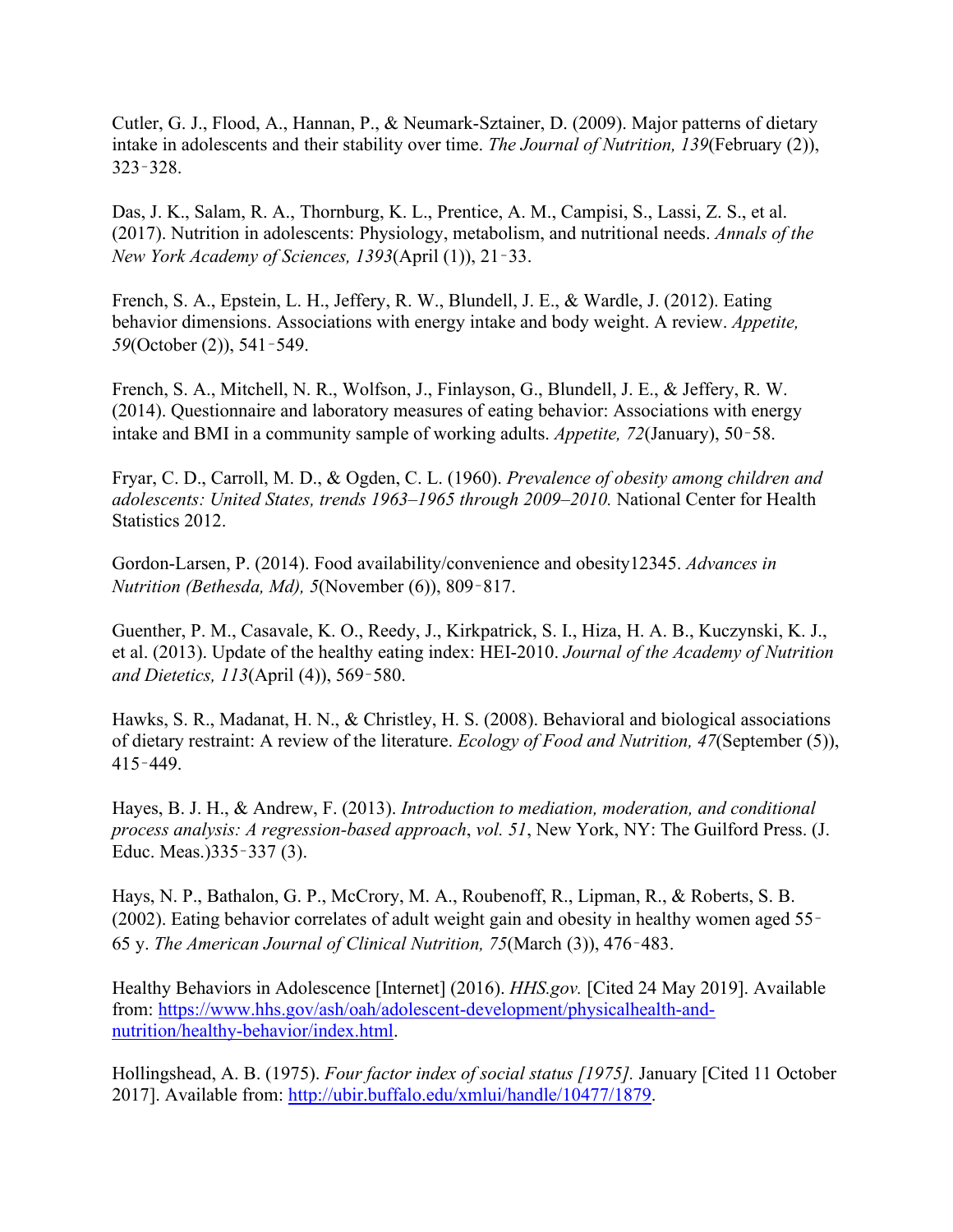Johnson, P. O., & Fay, L. C. (1950). The Johnson-Neyman technique, its theory and application. *Psychometrika, 15*(December (4)), 349–367.

Johnson, F., Wardle, J., & Griffith, J. (2002). The Adolescent Food Habits Checklist: Reliability and validity of a measure of healthy eating behaviour in adolescents. *European Journal of Clinical Nutrition, 56*(July (7)), 644–649.

Johnson, F., Pratt, M., & Wardle, J. (2005). Dietary restraint and self-regulation in eating behavior. *International Journal of Obesity, 36*(May (5)), 665–674.

Krebs-Smith, S. M., Guenther, P. M., Subar, A. F., Kirkpatrick, S. I., & Dodd, K. W. (2010). Americans do not meet federal dietary recommendations. *The Journal of Nutrition, 140*(October (10)), 1832–1838.

Lahteenmaki, L., & Tuorila, H. (1995). Three-factor eating questionnaire and the use and liking of sweet and fat among dieters. *Physiology & Behavior, 57*(January (1)), 81–88.

Larson, N. I., Neumark-Sztainer, D., & Story, M. (2009). Weight control behaviors and dietary intake among adolescents and young adults: Longitudinal findings from Project EAT. *Journal of the American Dietetic Association, 109*(November (11)), 1869–1877.

Lawson, O. J., Williamson, D. A., Champagne, C. M., DeLany, J. P., Brooks, E. R., Howat, P. M., et al. (1995). The association of body weight, dietary intake, and energy expenditure with dietary restraint and disinhibition. *Obesity Research, 3*(March (2)), 153–161.

Leblanc, V., Provencher, V., Begin, C., Gagnon-Girouard, M.-P., Corneau, L., Tremblay, A., et al. (2012). Associations between eating patterns, dietary intakes and eating behaviors in premenopausal overweight women. *Eating Behaviors, 13*(April (2)), 162–165.

Lindroos, A. K., Lissner, L., Mathiassen, M. E., Karlsson, J., Sullivan, M., Bengtsson, C., et al. (1997). Dietary intake in relation to restrained eating, disinhibition, and hunger in obese and nonobese Swedish women. *Obesity Research, 5*(May (3)), 175–182.

Lutter, M., & Nestler, E. J. (2009). Homeostatic and hedonic signals interact in the regulation of food intake. *The Journal of Nutrition, 139*(March (3)), 629–632.

Mattes, R., & Foster, G. D. (2014). Food environment and obesity. *Obesity, 22*(December (12)), 2459–2461.

McGuire, S. (2010). (7th edition). *U.S. Department of Agriculture and U.S. Department of Health and Human Services, Dietary Guidelines for AmericansVol. 2*, Washington, DC: U.S. Government Printing Office 293–294 January 2011. Adv Nutr Bethesda Md. 2011 May (3).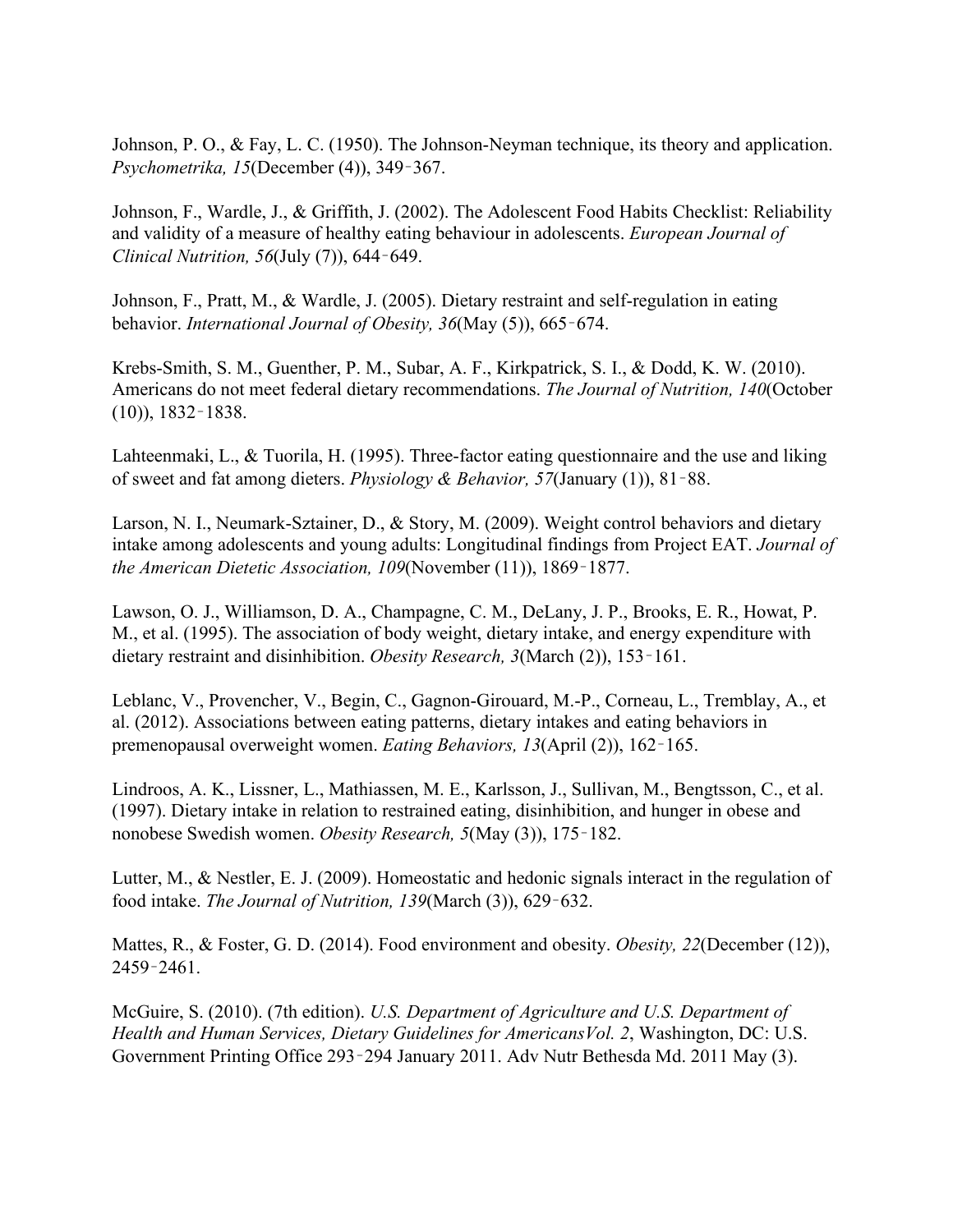Miller, P. E., Reedy, J., Kirkpatrick, S. I., & Krebs-Smith, S. M. (2015). The United States food supply is not consistent with dietary guidance: Evidence from an evaluation using the Healthy Eating Index-2010. *Journal of the Academy of Nutrition and Dietetics, 115*(January (1)), 95–100.

Must, A., & Anderson, S. E. (2006). Body mass index in children and adolescents: Considerations for population-based applications. *International Journal of Obesity, 30*(April (4)), 590–594.

Nansel, T. R., Lipsky, L. M., Eisenberg, M. H., Haynie, D. L., Liu, D., & Simons-Morton, B. (2016). Greater food reward sensitivity is associated with more frequent intake of discretionary foods in a nationally representative sample of young adults. *Frontiers in Nutrition, 3*, 33.

Neumark-Sztainer, D., Story, M., Perry, C., & Casey, M. A. (1999). Factors influencing food choices of adolescents: Findings from focus-group discussions with adolescents. *Journal of the American Dietetic Association, 99*(August (8)), 929–937.

Neumark-Sztainer, D., Wall, M., Guo, J., Story, M., Haines, J., & Eisenberg, M. (2006). Obesity, disordered eating, and eating disorders in a longitudinal study of adolescents: How do dieters fare 5 years later? *Journal of the American Dietetic Association, 106*(April (4)), 559–568.

Ogden, C. L. (2018). Prevalence of obesity among youths by household income and education level of head of household—United States 2011–2014. *MMWR Morbidity and Mortality Weekly Report [Internet], 67*. [Cited 30 April 2018] Available from: https:/[/www.cdc.gov/mmwr/volumes/67/wr/mm6706a3.htm](https://www.cdc.gov/mmwr/volumes/67/wr/mm6706a3.htm).

Ogden, C. L., Carroll, M. D., Lawman, H. G., Fryar, C. D., Kruszon-Moran, D., Kit, B. K., et al. (2016). Trends in obesity prevalence among children and adolescents in the United States, 1988– 1994 through 2013–2014. *JAMA, 315*(June (21)), 2292–2299.

Onyango, A. W., De Onis, M., & World Health Organization (2008). *WHO child growth standards: Training course on child growth assessment*.

Popkin, B. M., & Gordon-Larsen, P. (2004). The nutrition transition: Worldwide obesity dynamics and their determinant. *International Journal of Obesity, 28*(November (Suppl. 3)), S2– S9.

Provencher, V., Drapeau, V., Tremblay, A., Despres, J.-P., & Lemieux, S. (2003). Eating behaviors and indexes of body composition in men and women from the Quebec family study. *Obesity Research, 11*(June (6)), 783–792.

SAS Program (ages 0 to <20 years) | Resources | Growth Chart Training | Nutrition | DNPAO | CDC [Internet]. [Cited 21 September 2018]. Available from: [https://www.cdc.gov/nccdphp/dnpao/growthcharts/resources/sas.htm.](https://www.cdc.gov/nccdphp/dnpao/growthcharts/resources/sas.htm)